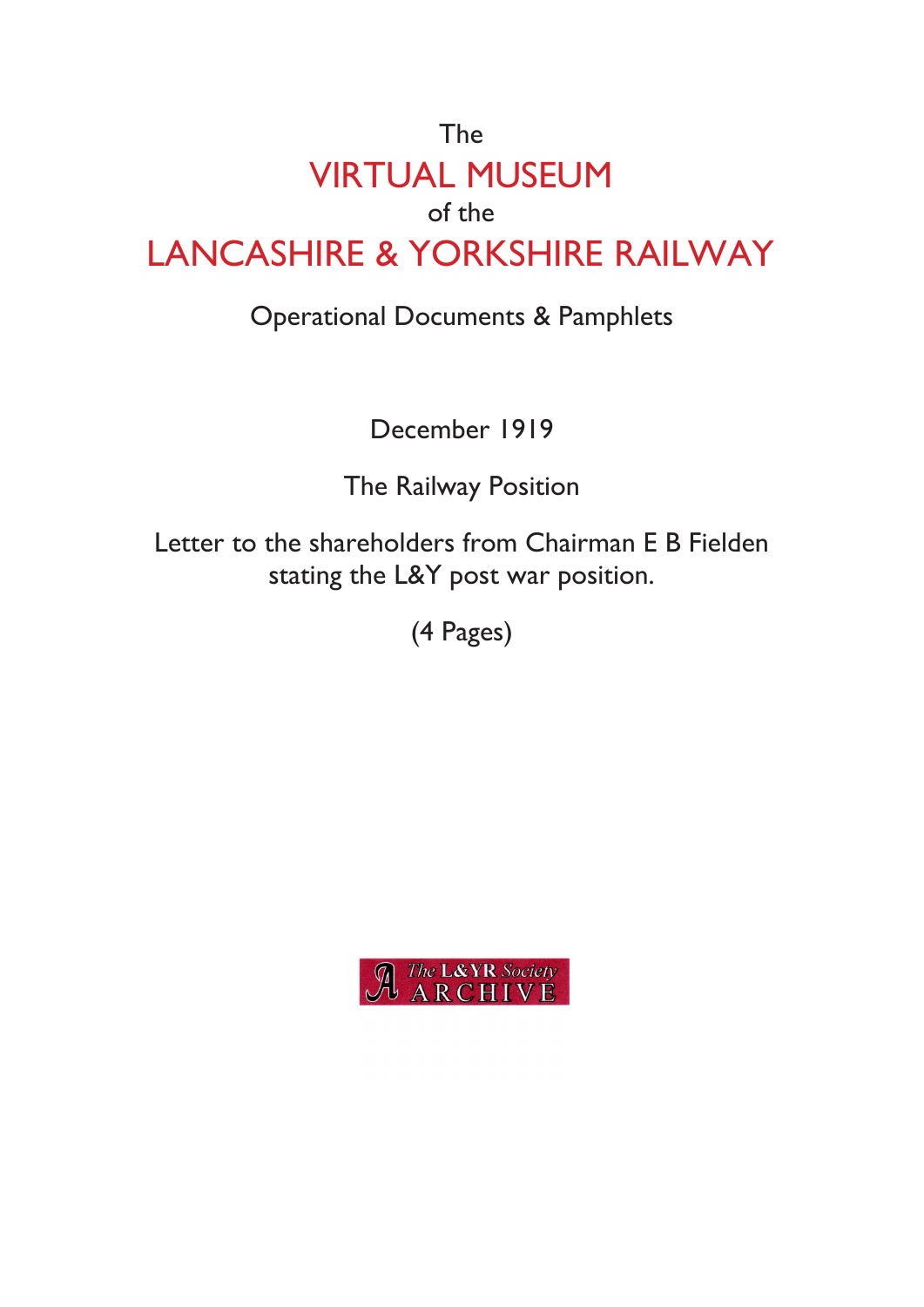#### IMPORTANT.

THE LANCASHIRE & YORKSHIRE RAILWAY COMPANY.

## THE RAILWAY POSITION.

MEMORANDUM

TO THE

PROPRIETORS.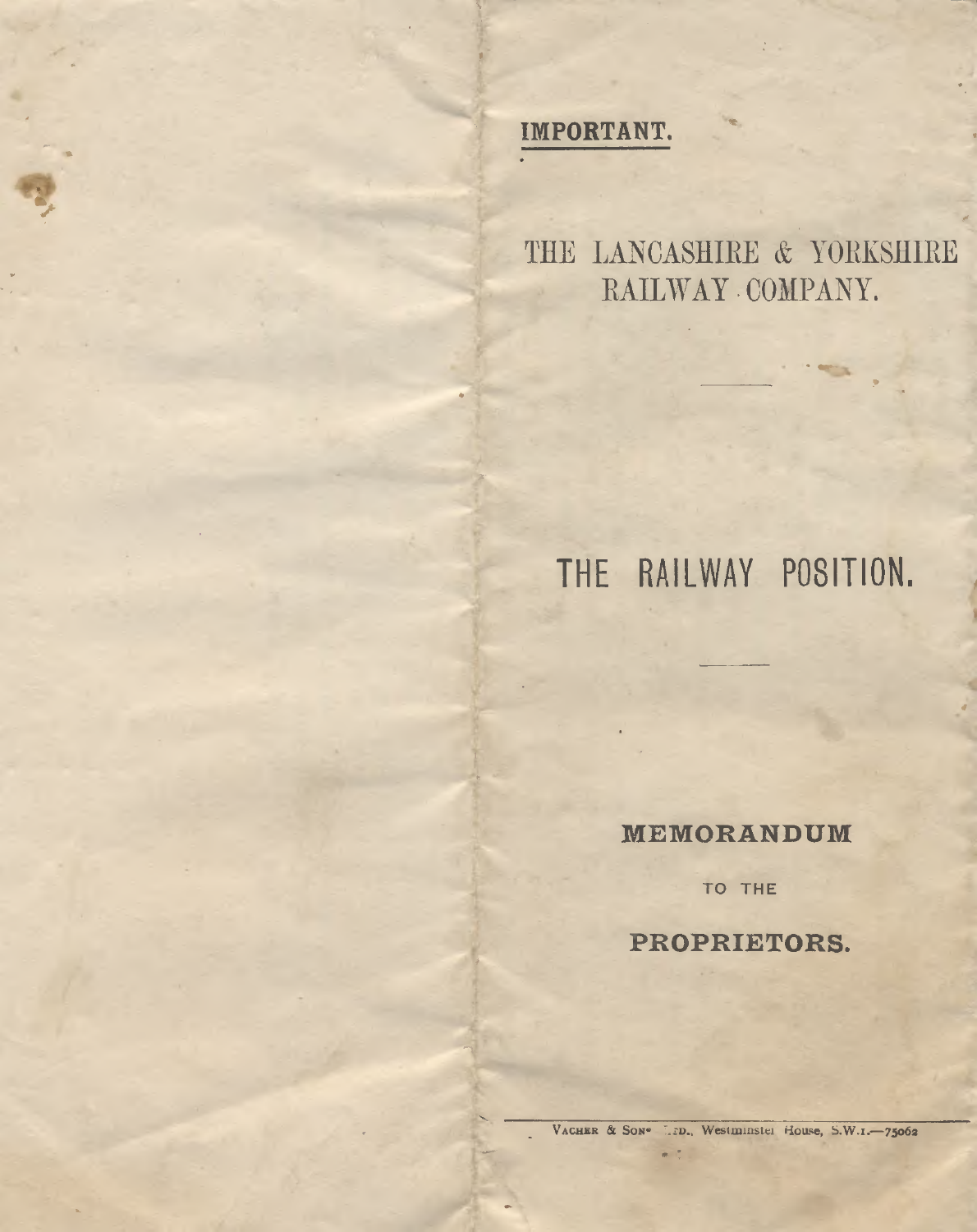## THE LANCASHIRE & YORKSHIRE RAILWAY COMPANY.

#### **MEMORANDUM ON THE RAILWAY POSITION.**

#### TO THE PROPRIETORS.

In view of the events which have transpired since the last Annual Meetings of the Railway Companies and of the constant references and statements in the public press as to negotiations and discussions, in relation to the future control and management of railway undertakings, the Directors think it desirable, without waiting until the next Annual Meeting, to submit the following statement of the position, which has been unanimously approved by the Council of the Railway Companies' Association, for the information of the proprietors.

At the commencement of the war the railway system of the country passed into the possession and control of the Government under statutory powers and arrangements, and the entire personnel of the railway service rendered all the aid in their power towrards the national effort of winning the war. It will be a satisfaction to the proprietors to know that the completeness and efficiency of their undertakings and their organisations are recognised as having contributed in no small measure to the achievement of the victory.

Amongst many tributes paid to the part played by the railways the following may be quoted from the Report upon Transport of a Select Committee of the House of Commons presented to the House on the 25th July, <sup>1919</sup> :—

" The success that has attended the operation of the railways throughout the war has

" been superior to that witnessed in any other of the belligerent countries. . . . " There has been little dislocation, notwithstanding that, in addition to a very " large Government traffic, the volume of civilian traffic, both of passengers and " goods, has been heavier than in pre-war days, that large numbers of the staffs " have been inexperienced, and that considerable demands have been made upon " the railways for rolling stock and material of all kinds for use with the Armies " abroad."

The Chairman of this Committee, Mr. Wilson Fox, speaking in the House of Commons from his knowledge derived from the investigations of his Committee, said :—

" After all that has been said, it must be remembered that we are always inclined to " depreciate our own institutions. It is common ground among those who have " knowledge of railway affairs that the management of English railways, far from " being inferior, is superior to that of any other country of the world. English " railways have led the world in efficiency of management." (Hansard, 8th July, 1919. Volume 117, No. 90, 1004.)

It was at once obvious on the outbreak of the war that the interests of the State required not only the full exercise of existing statutory powers, but also the entire subordination of the commercial interests of the Companies to the national purpose, and in this the Directors acquiesced, upon the understanding (the justice of which no one disputed) that, while, on the one hand, the proprietors would forego the profits which they might have made, quite legitimately, out of the vast transport operations, military as well as commercial, which had to be conducted upon the railways during the war, they would on the other hand be entitled broadly speaking to their net revenue on the pre-war basis during the control, and would receive their undertaking back at the end of the war unimpaired in net revenue-earning<br>capacity. Arrangements were therefore made on this basis at the outbreak of the war, and capacity. Arrangements were therefore made on this basis at the outbreak of the war, and these remained in operation when hostilities came to an end last winter.

As to the financial results of these arrangements, the figures which have been published recently in White Papers issued by the Government show that for the period of hostilities the advantage has been on the side of the Government.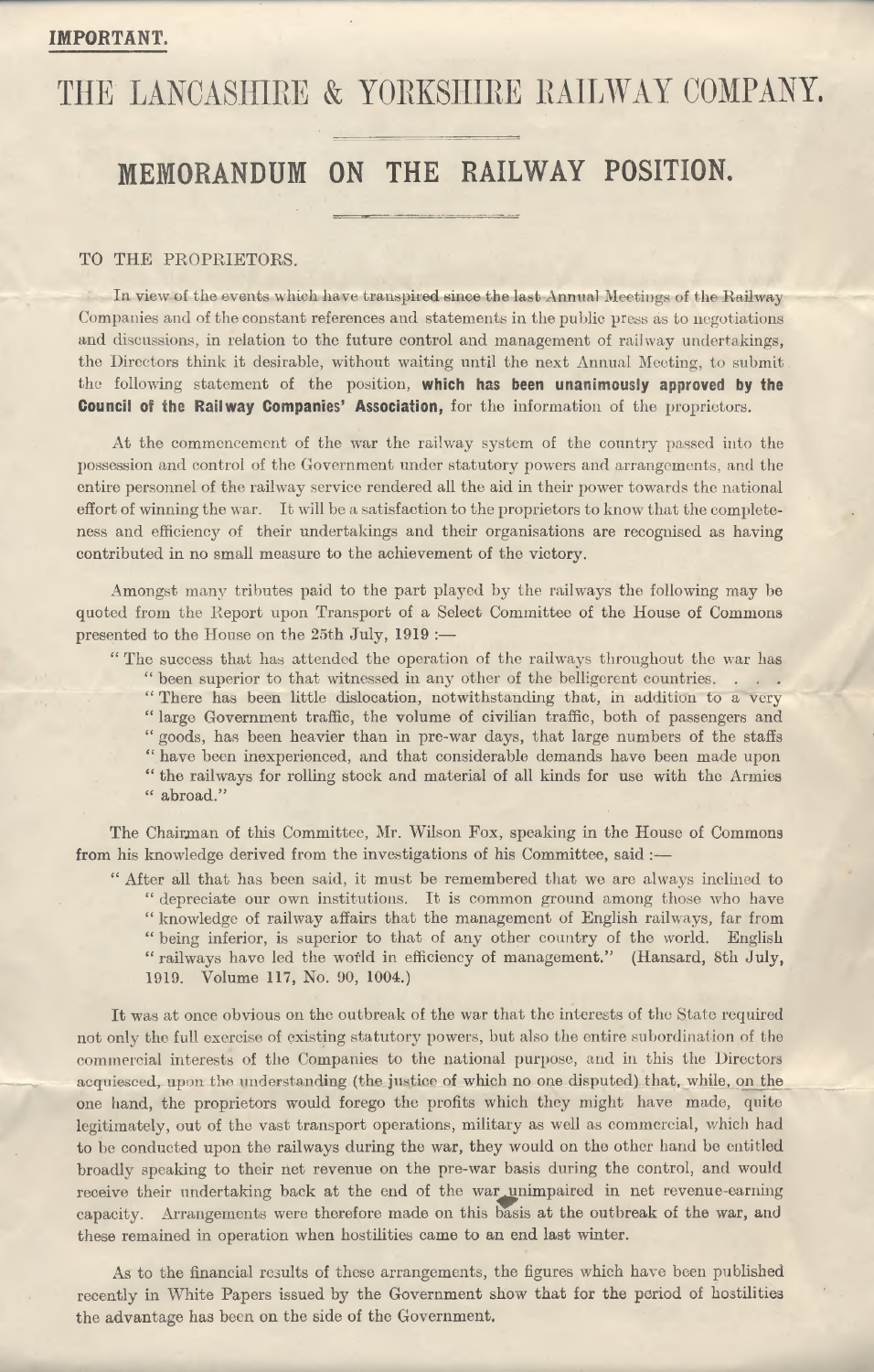It had been generally recognised that the entire subversion of commercial operations, which had taken place under the military regime, had been so widespread that an immediate return to pre-war conditions was impossible, and that there must be an interval of transition antecedent to the resumption of the normal conduct of the undertakings. It had therefore been agreed at an early stage that the control should continue on the same terms for a further period of two years after the end of the war, and, inasmuch as the working expenses had greatly increased under the Government management, it was recognised that there must be corresponding increases in the railway rates and charges. Ll. \_- *ri*—

Such was the situation when the Government in the autumn of 1918 announced their determination to make transport a leading part of their reconstruction policy. This was followed by the introduction into Parliament by the Government of the Bill which was then entitled " The Ways and Communications Bill," but was subsequently changed to " The Ministry of Transport Bill." This was the first intimation which was received by the Directors of the proposals of the Government—the Railway Companies not having been consulted either individually, or collectively, through the Railway Companies' Association, on the framing of the Bill, or notified of its intended provisions before it was presented to the House of Commons. It was found that, whilst it provided for the continuance of Government control for a period of two years from the passing of the Act, and for the increase of rates and fares, it also contained clauses enabling the Minister of Transport, under the authority of an Order in Council, to acquire railway undertakings on terms, failing agreement, to be determined by arbitration.

This unexpected proposal ignoring, as it did, the definite rights of the Proprietors as laid down by the Railway Regulation Act, 1844, upon the faith of which British Railway Capital has been subscribed, instantly met with the determined opposition of the Directors. Besides the direct representations urged upon the Government through the Railway Companies' Association, the case of the Railway Companies was supported by the pressure of financial opinion voiced by the great Bankers, the Committee of the Stock Exchange, and important financial houses of the City of London, and in the result, the Government at a very early stage in the proceedings on the Bill announced their intention to withdraw the purchase provisions.

The Directors believe that the efforts that were made on their behalf by the Railway Companies' Association for the protection of railway property have been of the utmost value to the railway proprietors and to the general community. The advisers of the Government and all concerned in the shaping of public policy have been reminded of the immenseservices which the subscribers of railway capital have rendered, and are still required to render, to the country by their investment in railway undertakings, and of the serious injury which would be done to the commercial and financial interests of the nation by any legislation which would discredit or paralyse railway enterprise.

The Directors then addressed themselves to the task of securing adequate compensation provisions. The results of their efforts are represented by clauses in the Act which provide the means of ascertaining and settling the compensation for loss of revenue or depreciation of value of a railway undertaking consequent on the Government dealings with it, either through the agency of the Board of Trade, or that of the new Ministry of Transport. The shaping of these amendments was undertaken by the Railway Companies' Association, and involved protracted negotiations with the Government and continual watchfulness over the Bill during its progress through Parliament, which occupied a period of some six months,

until it finally emerged as the Ministry of Transport Act on the 15th August, 1919.<br>Shortly the substantive effect of the Act, as it has passed, is to constitute a new  $\epsilon$ Shortly the substantive effect of the Act, as it has passed, is to constitute a new depart ment of the Government, namely, the Ministry of Transport, in whose care will be concentrated the whole of the Governmental functions in regard to railways, canals, docks and other transport agencies, which have hitherto been in the hands of various departments of the **Board of** Trade and other Governmental offices.